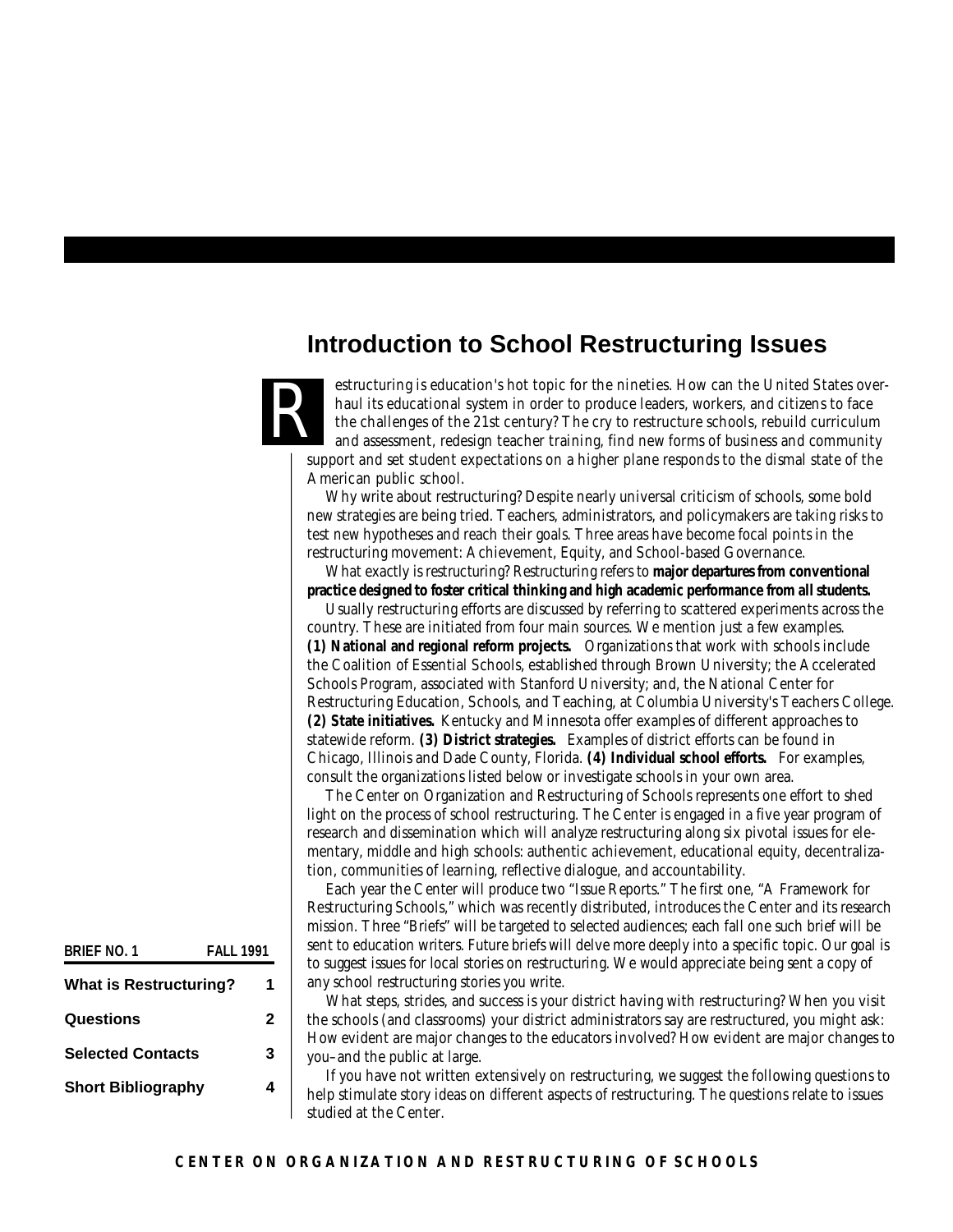## **Questions for Individual Schools**

#### *Achievement and Assessment*

**Improved learning:** Is improved achievement a stated goal? How do schools document student achievement? What do teachers and parents say about how well students are doing? What indications are there that student achieve ment has been enhanced by restructuring?

**Instruction:** What do teachers say about the way their teaching has changed to encourage indepth learning? In class, do you see teachers pursuing "right" (or "already known") answers or are they asking open-ended questions? What percentage of time is spent on repetitive work, basic skills, discipline, procedures, and classroom management? What percentage of time is spent developing in-depth understanding of a topic? Ask teachers if and how they have raised expectations for student learning.

**Changes in study and testing:** How long do students work on in-depth projects–two days? two weeks? two months? What kinds of tests are being given–multiple choice? essay? Do teachers believe students are involved in the material they're studying?

**Student interest:** When interviewed do students say that what they are learning has value to them beyond getting a good grade.

#### *Equity*

- **Does tracking by ability level occur?** What disparities exist in the achievement of low income and more affluent students–or between different racial or ethnic groups?
- **Instruction:** Ask parents (or students) if they feel any group of students receives lower quality instruction. Do the "best" teachers teach all students, or just the most able?

#### *School-based Governance*

- **How much say** do teachers, students, and parents have in different aspects of school life: curriculum, testing, budget, staffing, discipline, student affairs? Is the school governed by a site-based council or other committees? What kinds of decisions are made by which groups of people?
- **In what ways** does the district (or state) support or stifle innovation? Are teachers given release time to carry out new responsibilities?

### **Questions for the District**

#### *Goals*

**Is there a district plan** for restructuring schools? To what extent does the plan focus on the three goals of achievement, equity, and school-based governance? How far has the district progressed in developing and implementing its plans?

#### *Process*

- **Has restructuring been imposed** from above by governors, state officers, or superintendents? What efforts are underway to decentralize control, from the administration to the schools? Is emphasis placed on shared decision-making in the schools?
- **How much community agreement** is there on goals? Are any special interest groups trying to thwart or dominate the process of restructuring?: What is the role of the teacher's union?
- **What significance is placed on** new forms of school accountability, such as new regulations, new forms of district assistance, or support to schools? What incentives (e.g. release time), rewards, and sanctions encourage school restructuring?

#### *Budget*

**How has the budget changed** to accommodate the three goals of restructuring listed above? Does the school board distribute resources equitably across all schools, including lower income areas?

#### *Staff development*

**What professional development** is offered to staff to clarify and work toward the restructuring goals listed above? Are local Schools of Education changing teacher preparation to accommodate restructuring philosophy? What efforts are underway to revamp licensing and certification for teachers in your area?

# *"Education's job today is less in purveying*

*information*

*than in helping*

*people to use*

*it–that is, to*

*exercise* 

## *their minds."*

*Theodore R. Sizer Educator*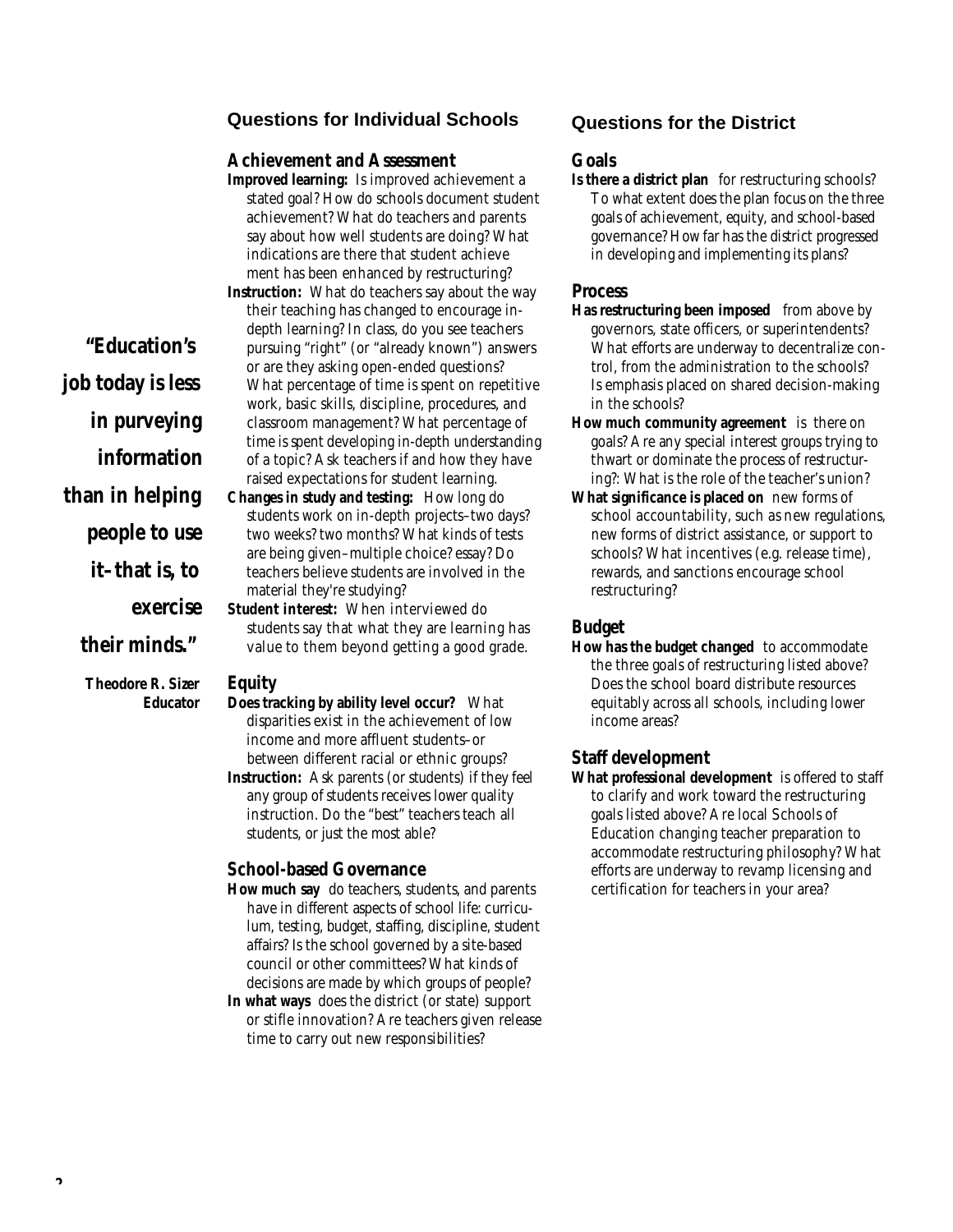## **SELECTED CONTACTS**

CENTER ON ORGANIZATION AND RESTRUCTURING OF SCHOOLS, an OERI research center, is studying issues of authentic achievement, equity, teacher empowerment, reflective dialogue and accountability. **Contact:** Fred Newmann or Gary Wehlage, University of Wisconsin– Madison, 1025 W. Johnson St., Madison, WI 53706 (*608*/ 263-7575).

CENTER FOR LEADERSHIP IN SCHOOL REFORM promotes partnerships between local business communities and school districts nationwide through staff development. **Contact:** Phillip Schlechty or Bob Cole, 950 Breckenridge Lane, Suite 200, Louisville, KY 40207 (*502*/ 895-1942).

THE CENTER FOR RESTRUCTURING furthers restructuring by working with individual schools and school districts and by doing research and development on restructuring projects. **Contact:** co-directors Bruce Goldberg or Marsha Levine, American Federation of Teachers, 555 New Jersey Ave, NW, Washington, D.C. 20001 (*202*/ 879-4440).

COALITION OF ESSENTIAL SCHOOLS, a high school university partnership established with Brown University, is committed to redesigning pedagogies, curricula, and school structures. With the Education Commission of the States, the Coalition created a nationwide program for school improvement, Re:Learning, which is intent on restructuring educational systems across the nation. **Contact:** Ted Sizer, Director, Coalition of Essential Schools, P.O. Box 1938, Brown University, Providence, RI 02912 (401/863-3384).

CONSORTIUM FOR POLICY RESEARCH IN EDUCATION investigates the relationship between and influences of educational policies and educational practice. **Contact:** Susan Fuhrman, Director of The Policy Center, Rutgers, The State University of New Jersey, 90 Clifton Ave., New Brunswick, NJ 08901 (908/ 828-3872).

EDUCATION WRITERS ASSOCIATION, an association dedicated to assisting reporters, editors, and other education writers. **Contact:** Anne Lewis, Lisa Walker, or Bert Menninga, 1001 Connecticut Ave., NW, Suite 310, Washington, DC 20036, (*202*/ 429-9680).

THE NATIONAL ALLIANCE FOR RESTRUCTURING EDUCATION and its program, the CENTER ON EDUCATION AND THE ECONOMY, are focused on improving student performance. They are a networking organization which examines leadership strategies, critical standards for student performance, localized decision making, and commitment to change. Contact: Michael Cohen, Director of the National Alliance for Restructuring Education, 1341 G Street, NW, Suite 1020, Washington, DC 20005 (202/ 783-3668); or, Marc Tucker, President, National Center on Education and the Economy, 39 State Street, Suite 500, Rochester, NY 14614 (*716*/ 546-7620).

THE NATIONAL CENTER FOR RESTRUC-TURING EDUCATION NCREST was created to document, support, connect, and make lasting the many restructuring efforts going on throughout the nation. Columbia University, Teacher's College. **Contact:** Linda Darling-Hammond or Ann Lieberman, Teacher's College, Columbia University, 525 West 120th Street, Box 86, New York, NY 10027 (*212*/ 678-4142).

NATIONAL EDUCATION ASSOCIATION supports schools involved in restructuring. They have established a computer network linking parents, teachers, administrators, professors, and students to discuss educational practice. **Contact:** Sharon Robinson or Sylvia Seidel, 1201 16th Street, NW, Washington, DC 20036-3290 (*202*/ 822-7783 ext. 7940).

NATIONAL GOVERNOR'S ASSOCIATION provides technical assistance to states and does research into state restructuring efforts as well as educational issues in general. They work with Congress and the Administration on educational policy issues. NGA is encouraging states to focus on systemic restructuring. **Contact:** Rae Bond, Public Affairs Director, NGA, 400 N. Capital Street, NW, Suite 250, Washington, DC 20001 (*202*/ 624-5331).

This publication was prepared at the Center on Organization and Restructuring of Schools (Grant No. R117Q00005-91), supported by the U.S. Department of Education, Office of Educational Research and Improvement, and by the Wisconsin Center for Education Research, School of Education, University of Wisconsin-Madison. The opinions expressed herein are those of the authors and do not necessarily reflect the views of the supporting agencies.

*"Restructuring is (concerned with) changing the dynamics of interactions in the classroom to ensure higher expectations of both teachers and students."*

*Anne Lewis Education Writer*